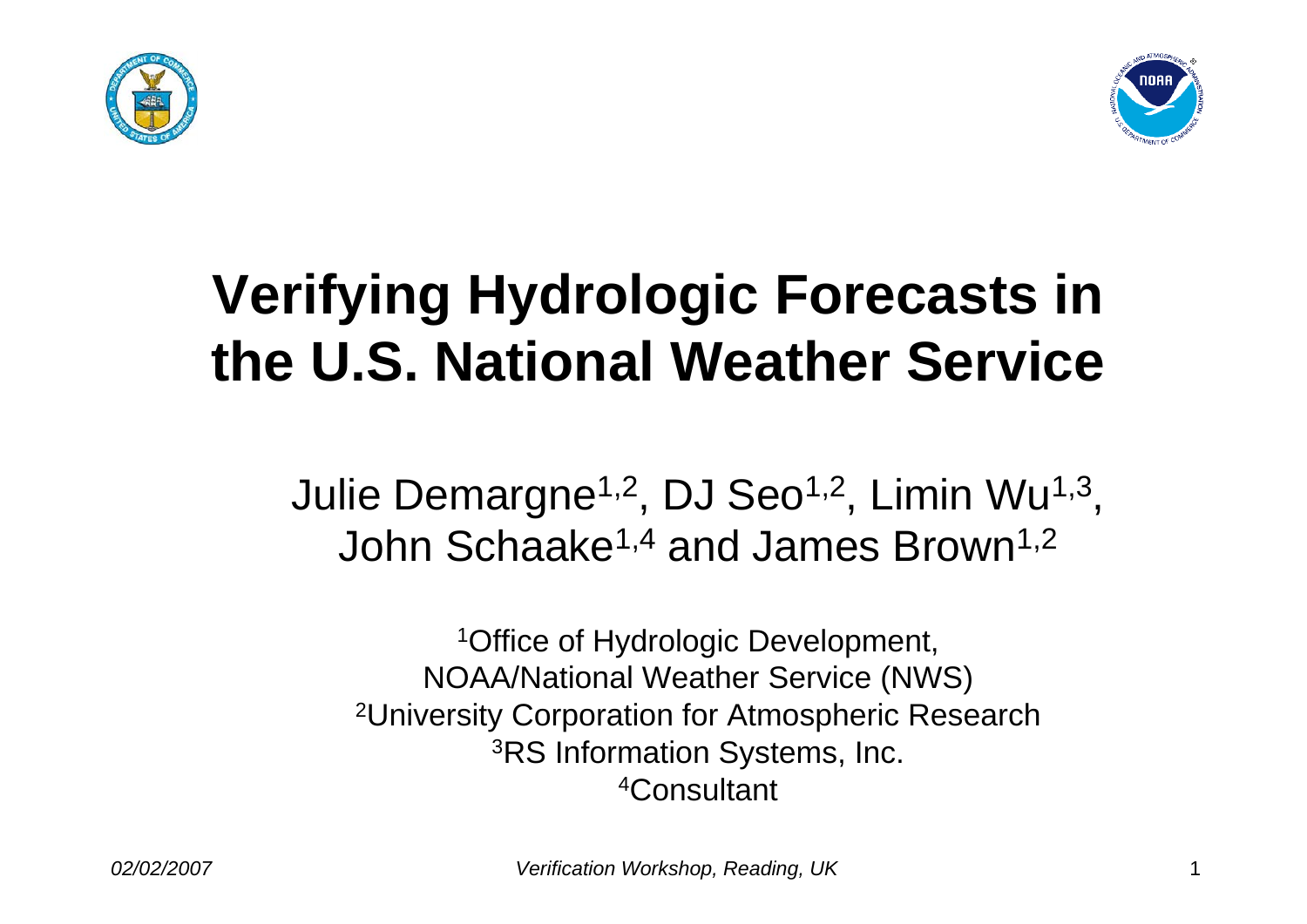

#### **Outline**



- $\bullet$ Forecast Verification at NWS: needs and vision
- •Hydrologic Products and Services
- $\bullet$ River Forecast Verification System
- $\bullet$  Ensemble Verification System (EVS)
	- $\triangleright$  Results for precipitation and streamflow ensembles
	- $\triangleright$  New graphics and measures
- $\bullet$ Closing Remarks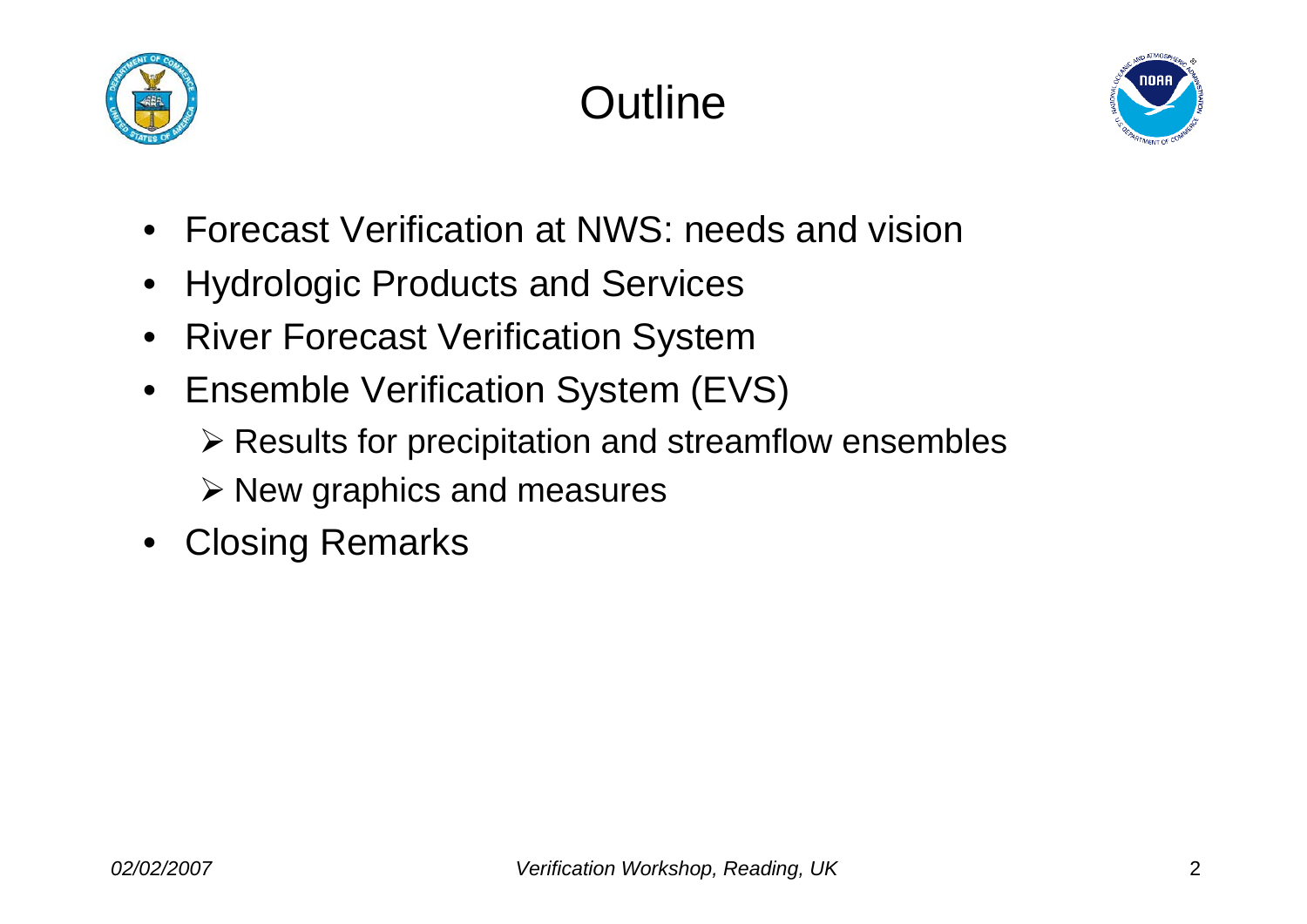



- • **Needs:**
	- ¾ 1996: National Research Council stated verification of hydrologic forecasts was inadequate
	- ¾ 2006: Board on Atmospheric Sciences and Climate recommended NWS to expand verification of its uncertainty products and make it easily available to all users in near real time

#### •**Vision:**

- ¾ Develop a comprehensive national system to verify hydrologic forecasts and guidance products which satisfy the needs of all users
- ¾ Improve forecast services by analyzing sources of error and skill across the entire forecast process
- ¾ Provide easy access to enhanced river forecast verification data to improve our scientific and operational techniques and services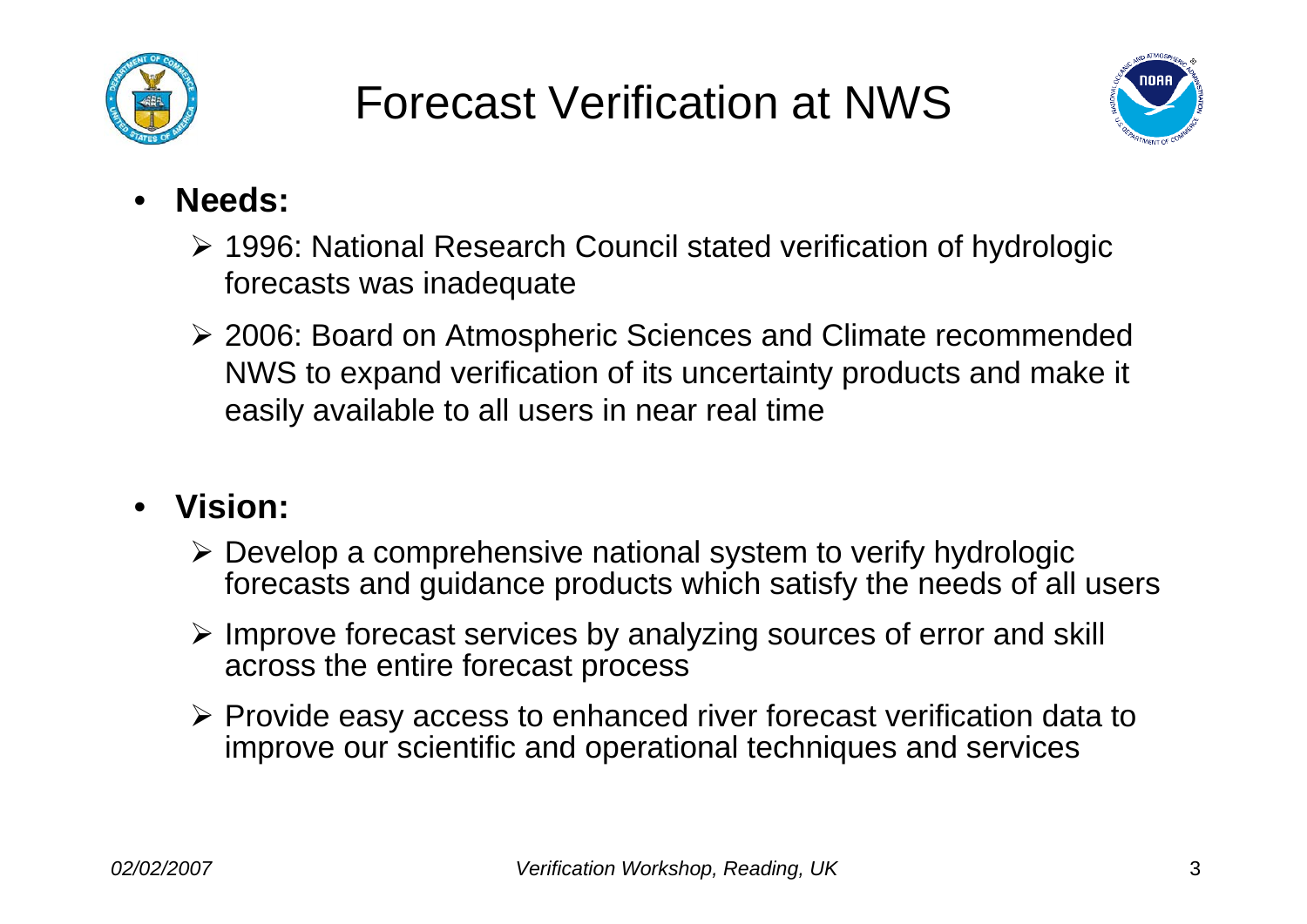

## Hydrologic Products and Services



•Consistent probabilistic forecasts for all lead times & verification information

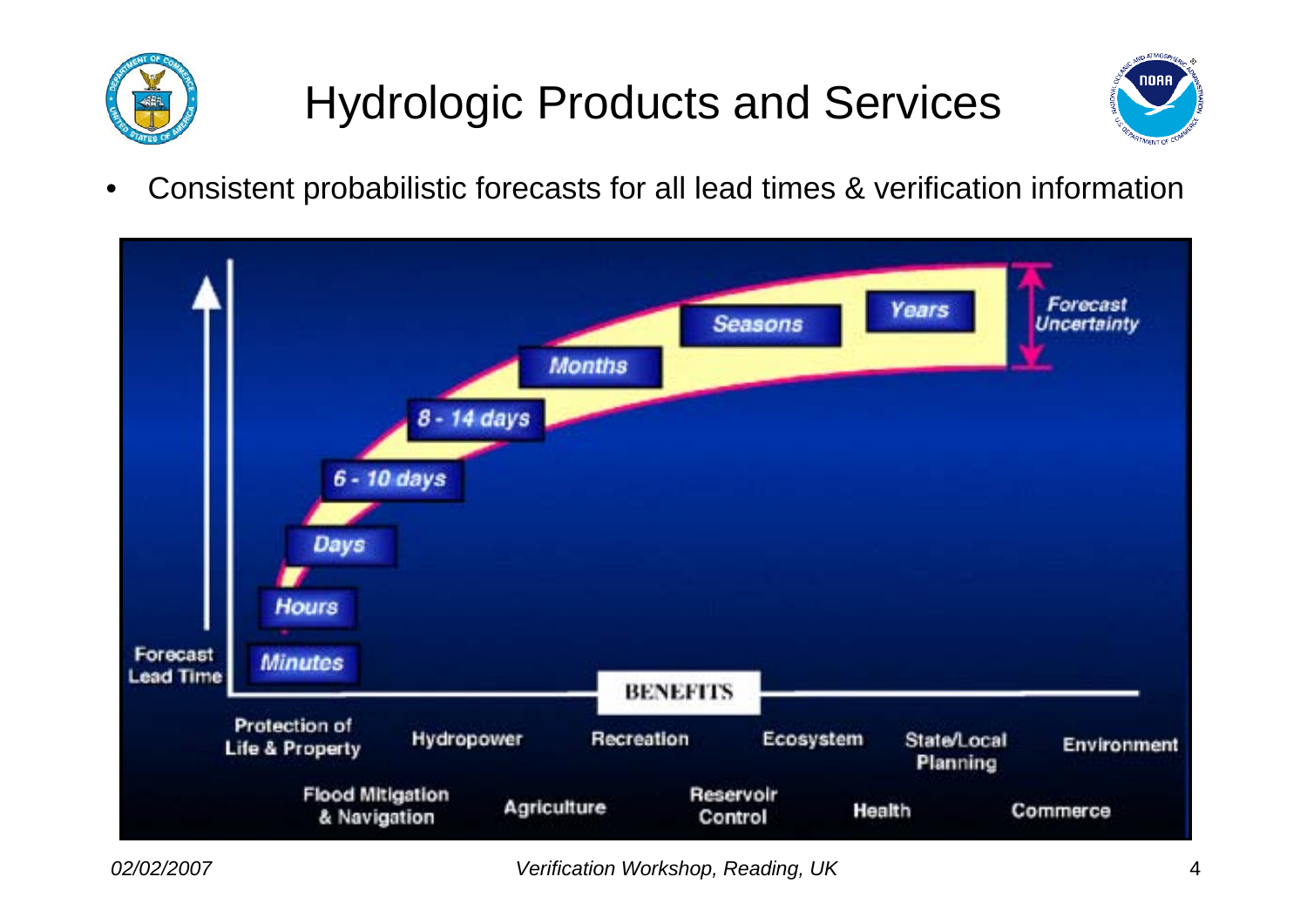

## Hydrologic Products and Services



#### •Examples of ensemble graphical products

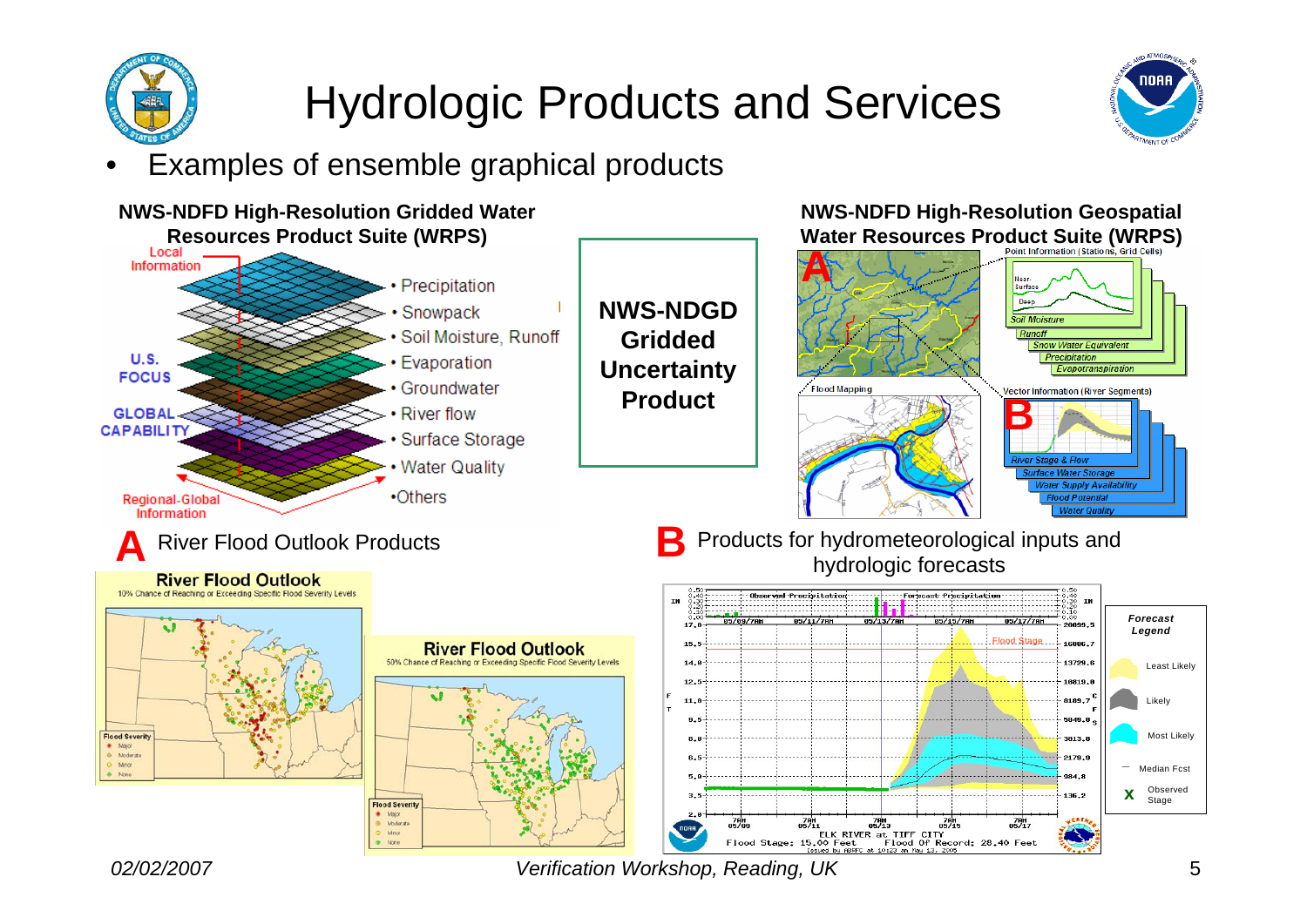

## Hydrologic Ensemble Prediction System



• Goal: to improve reliability and skill and to accurately account for uncertainties

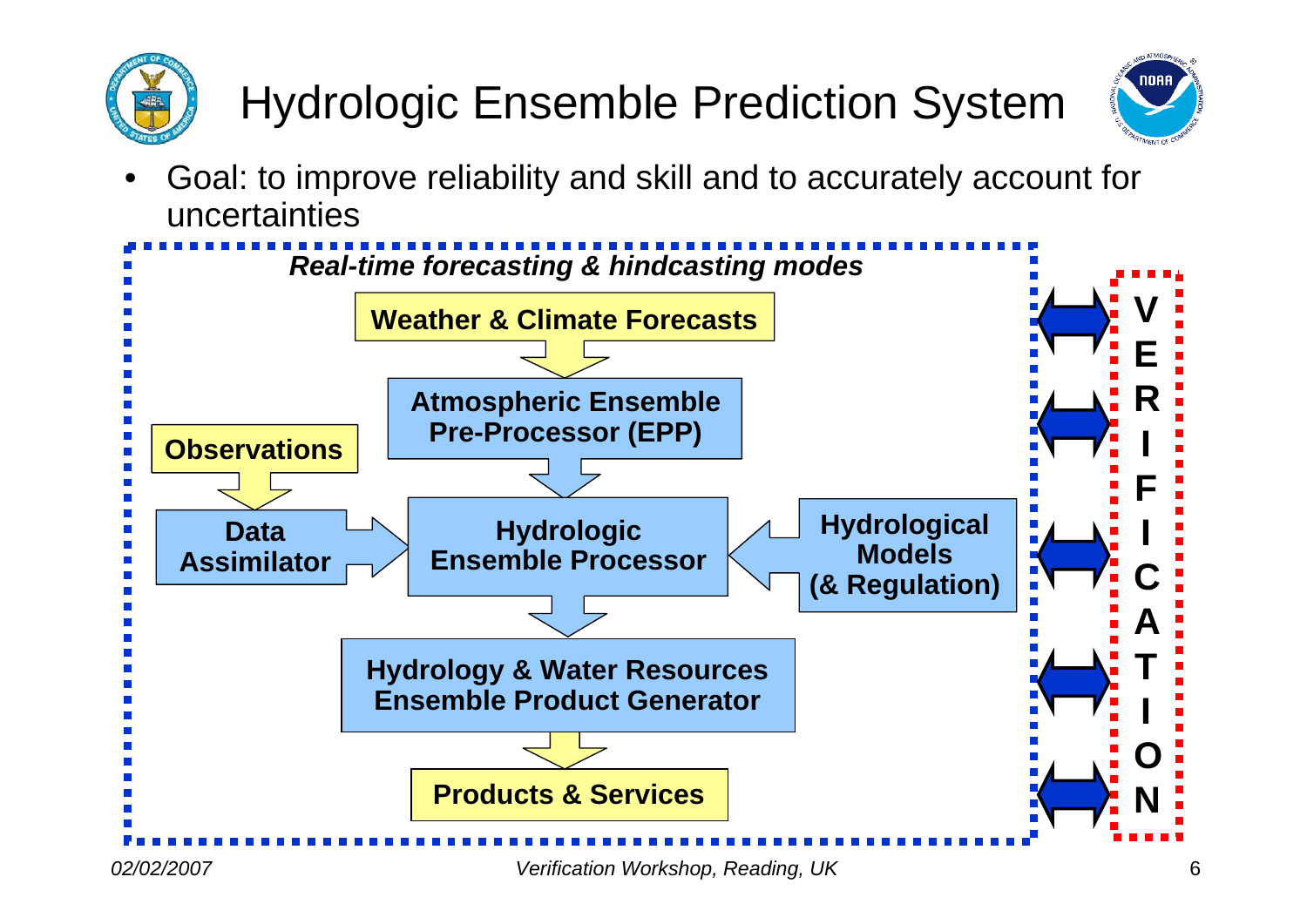



#### •**Goals:**

- ¾ Quantify quality of RFC forecasts and quality of forecast services
- $\triangleright$  Monitor forecast quality over time
- ¾ Monitor quality at various steps in the forecast process
- $\triangleright$  Improve forecast quality
- ¾ Assist prioritization of forecast system enhancements

#### •**Uses:**

- ¾ Operational
- ¾ Experimental/Research

#### •**Customers:**

- $\triangleright$  Hydrologic forecasters
- ¾ Scientists/Researchers
- $\triangleright$  Hydrologic program managers
- ¾ Emergency and water resources managers
- $\triangleright$  Public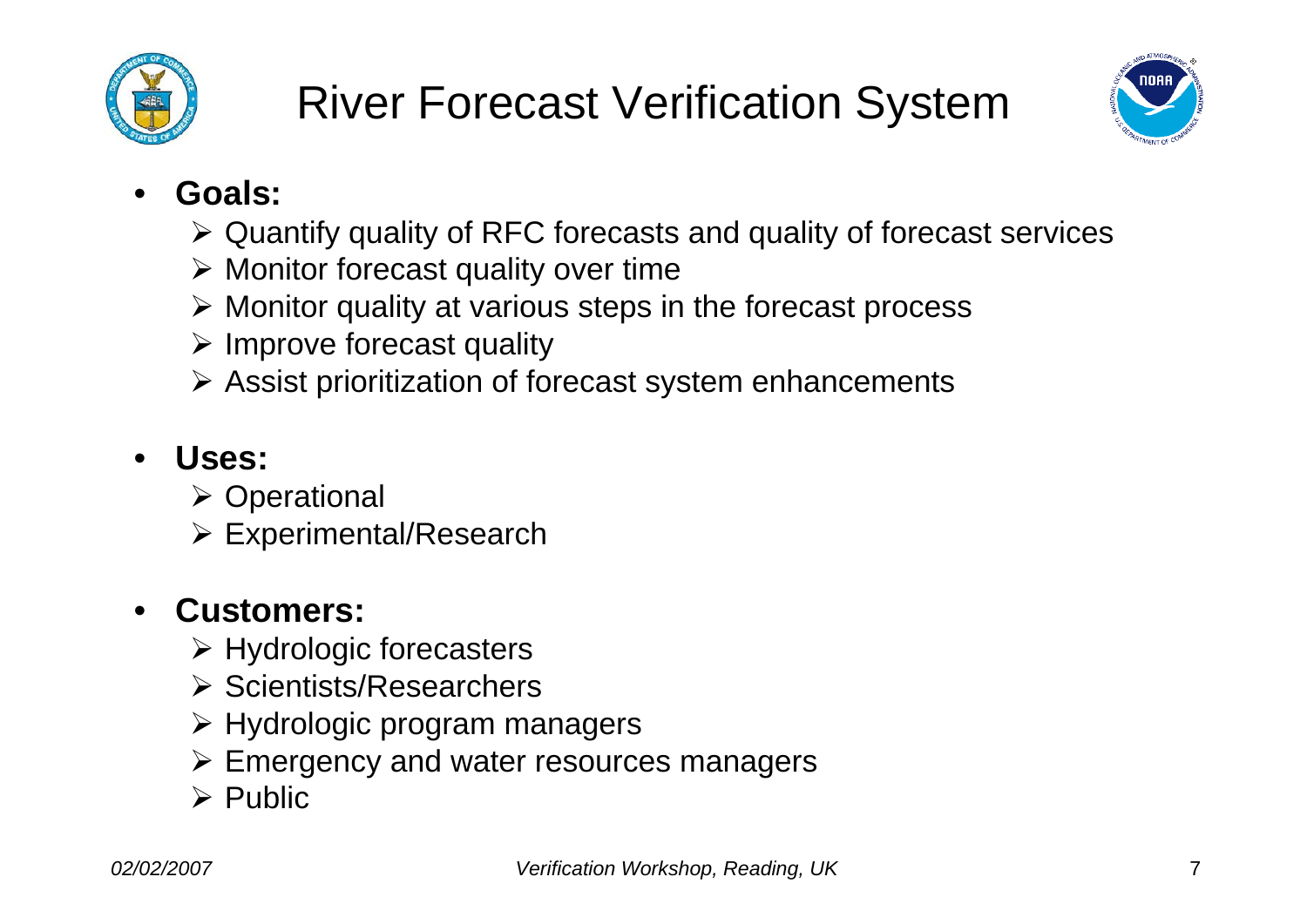

#### River Forecast Verification System



#### •**Components**

- ¾Logistical verification
- $\blacktriangleright$ Deterministic verification
- $\blacktriangleright$ Probabilistic verification

#### •**Verification System Capabilities**

- $\blacktriangleright$ **Data Archiving** (attributes for time, service, basin and events)
- $\blacktriangleright$ **Computing Metrics**
- $\blacktriangleright$ **Displaying Metrics** (graphics and reports)
- ¾ **Disseminating Metrics and Data** (understand quality & usefulness of forecasts)
- $\blacktriangleright$  **Real Time Access to Metrics** (understand errors in recent forecasts and over long term)
- $\blacktriangleright$ **Error Analysis** (including hindcast experiments)
- ¾**Performance Measure Tracking** (level of success)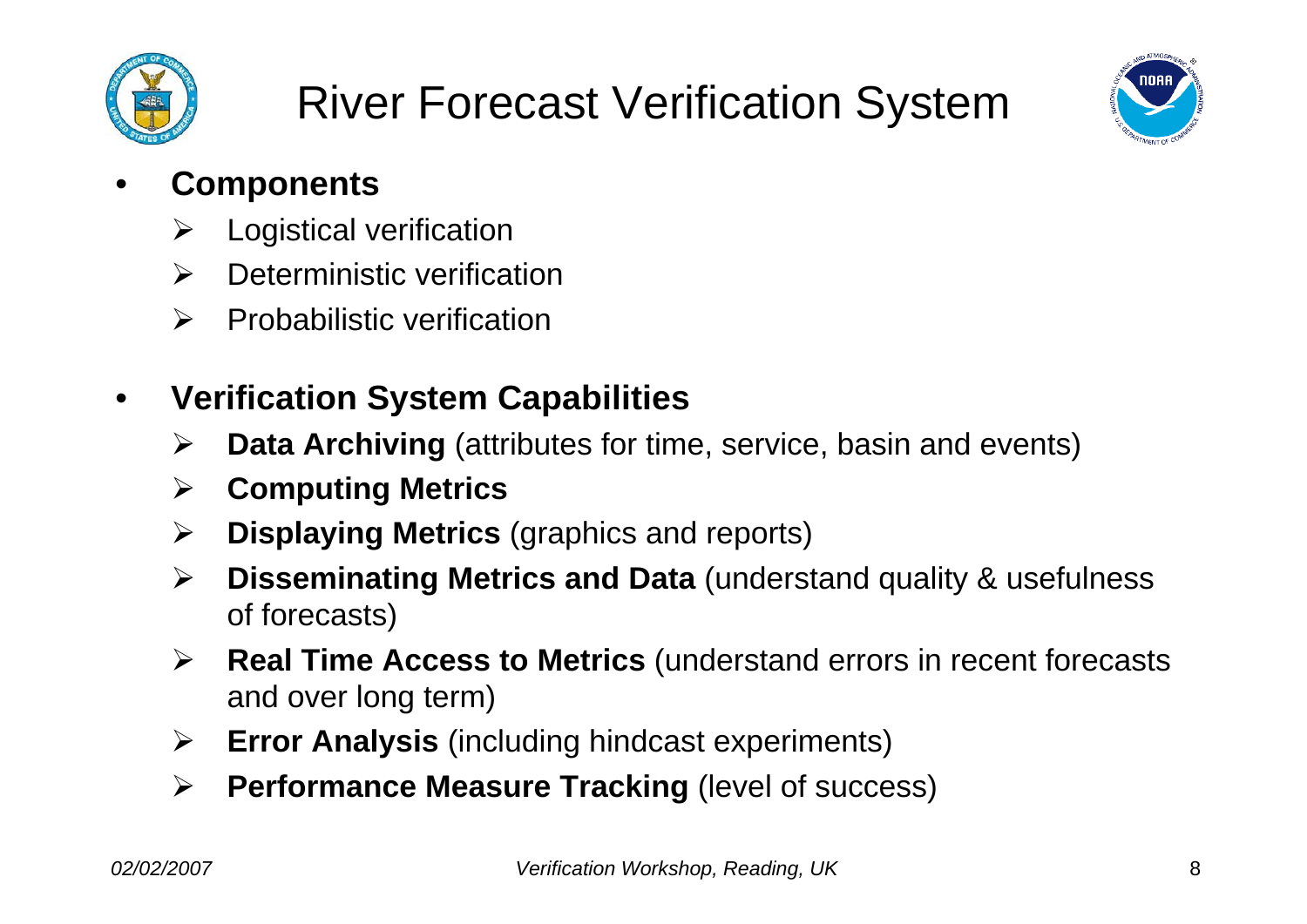



- • A prototype application intended for systematic verification of all the components of the ensemble prediction system:
	- ¾ Verification of ensemble hindcasts/forecasts for inputs (precipitation, temperature) and outputs (streamflow)
	- ¾ Supporting application: Ensemble Hindcaster for systematic hindcasting (re-forecasting) based on operational forecasting system
- • EVS consists of
	- $\triangleright$  A suite of data processing and science algorithms that:
		- processes observed and hindcast/forecast data
		- calculates a suite of verification statistics
	- $\triangleright$  A suite of R scripts for graphical display of verification statistics and data
		- scatter plots
		- deterministic and probabilistic verification metrics
	- $\triangleright$  A Java user interface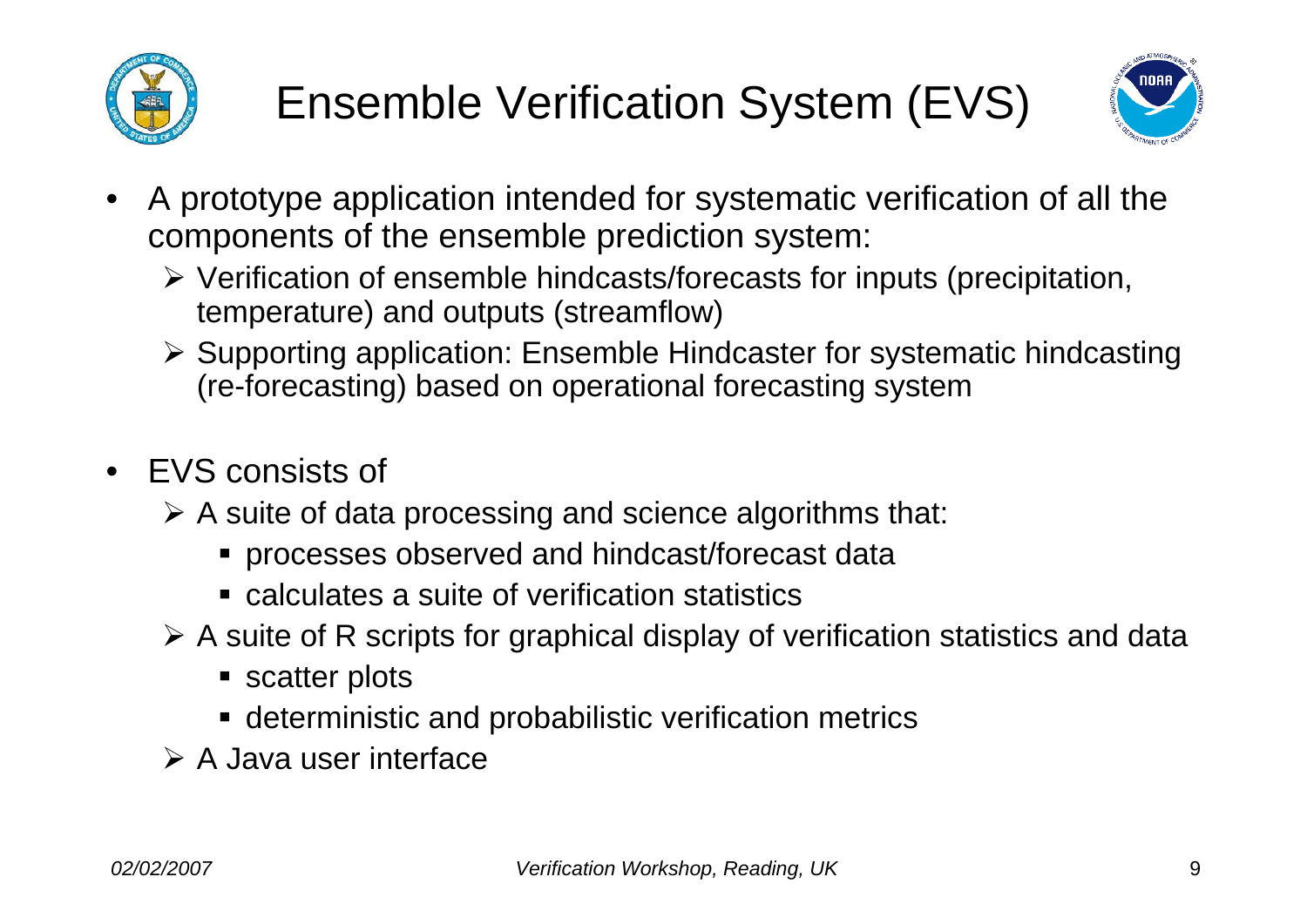

#### EVS Results: Test Areas at the NWS River Forecast Centers (RFC)





- • Verification study for 5 test basins within ABRFC area:
	- $\triangleright$  Ensemble hindcasts for precipitation and streamflow for 14 lead days
	- $\triangleright$  Verification period: 03/2003 08/2005 (890 events at 24-hr time step)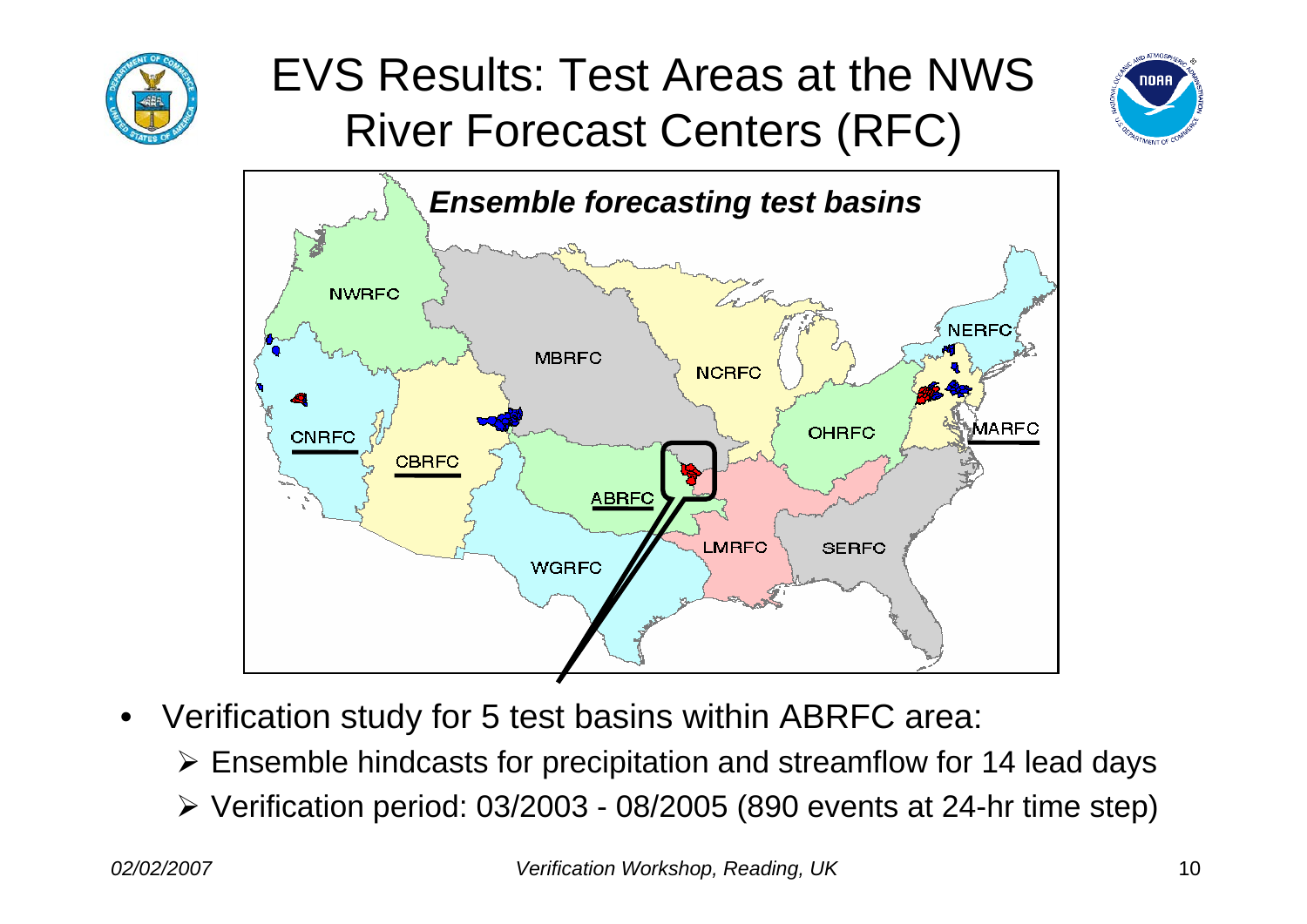

## EVS Results: Forecasts to be verified



- • Precipitation forecasts generated by Ensemble Pre-Processor:
	- ¾ Single-value (i.e. deterministic) forecast has additional skill from human forecasters, particularly in Day 1
	- ¾ Precipitation ensembles from NWP have significant biases in mean and spread
	- ¾ Goal of Ensemble Pre-Processor is to produce precipitation ensembles that are unbiased and that reflect additional skill
		- A practical, "observation-driven" approach for ensemble generation (see Schaake *et al.* 2007 in HESS)
- Streamflow forecasts generated from:
	- $\triangleright$  EPP precipitation ensembles
	- ¾ Climatological ensembles (operational process)

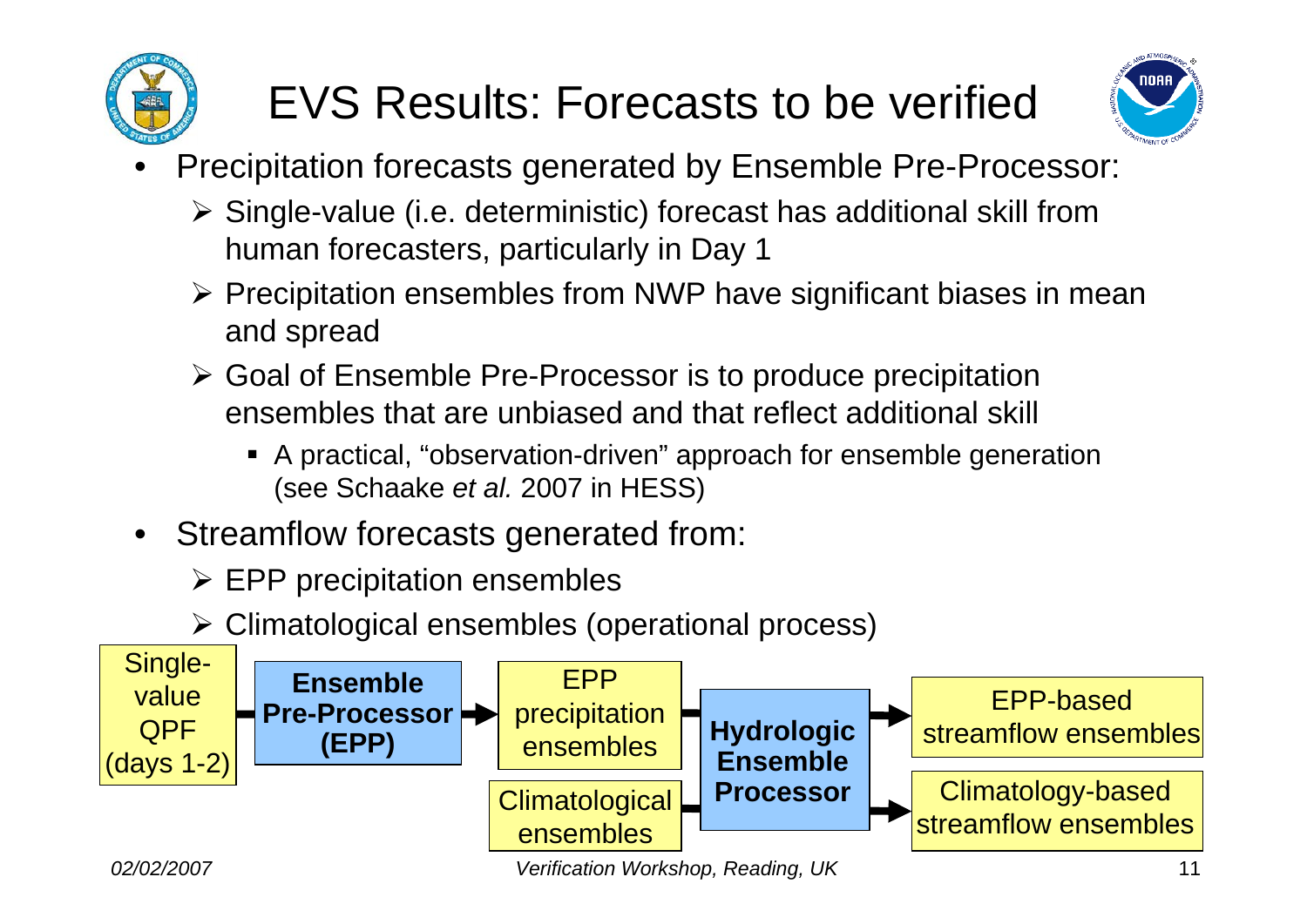

#### EVS Results: Brier Score



- • Brier Score (mean squared probability error):
	- $\triangleright$  EPP precipitation ensembles
	- $\triangleright$  EPP-based streamflow ensembles compared to simulated flows to evaluate only impact of input error

#### *BS = Reliability – Resolution + Uncertainty*

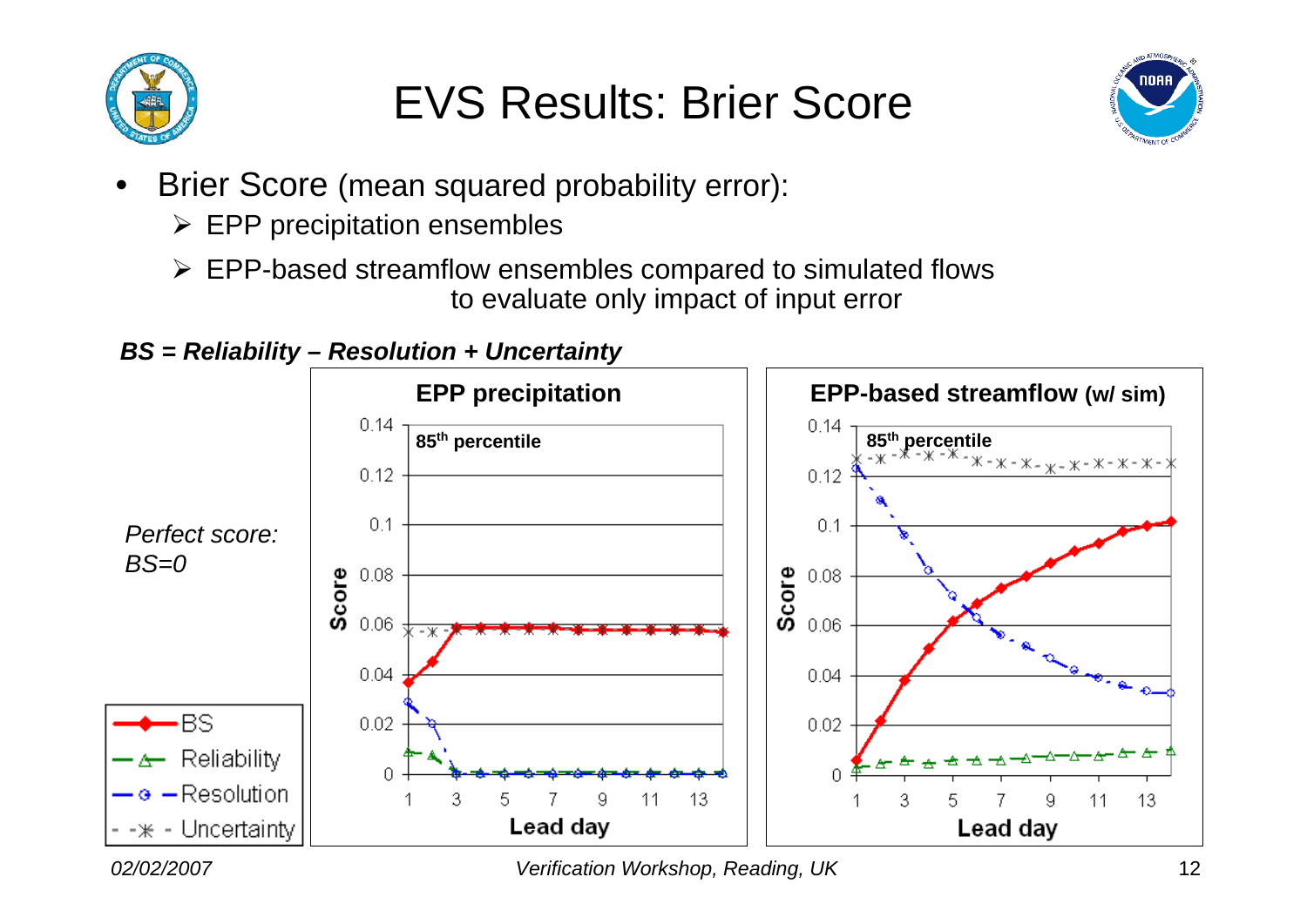

### EVS Results: Brier Skill Score

- • Brier Skill Score (w/ climatology as reference):
	- $\triangleright$  EPP precipitation ensembles
	- $\triangleright$  EPP-based streamflow ensembles compared to simulated flows -> input error
	- $\triangleright$  EPP-based streamflow ensembles compared to observed flows -> input and hydrologic errors
	- $\triangleright$  Climatology-based streamflow ensembles compared to simulated flows -> benefits from EPP









*Perfect score: BSS=1*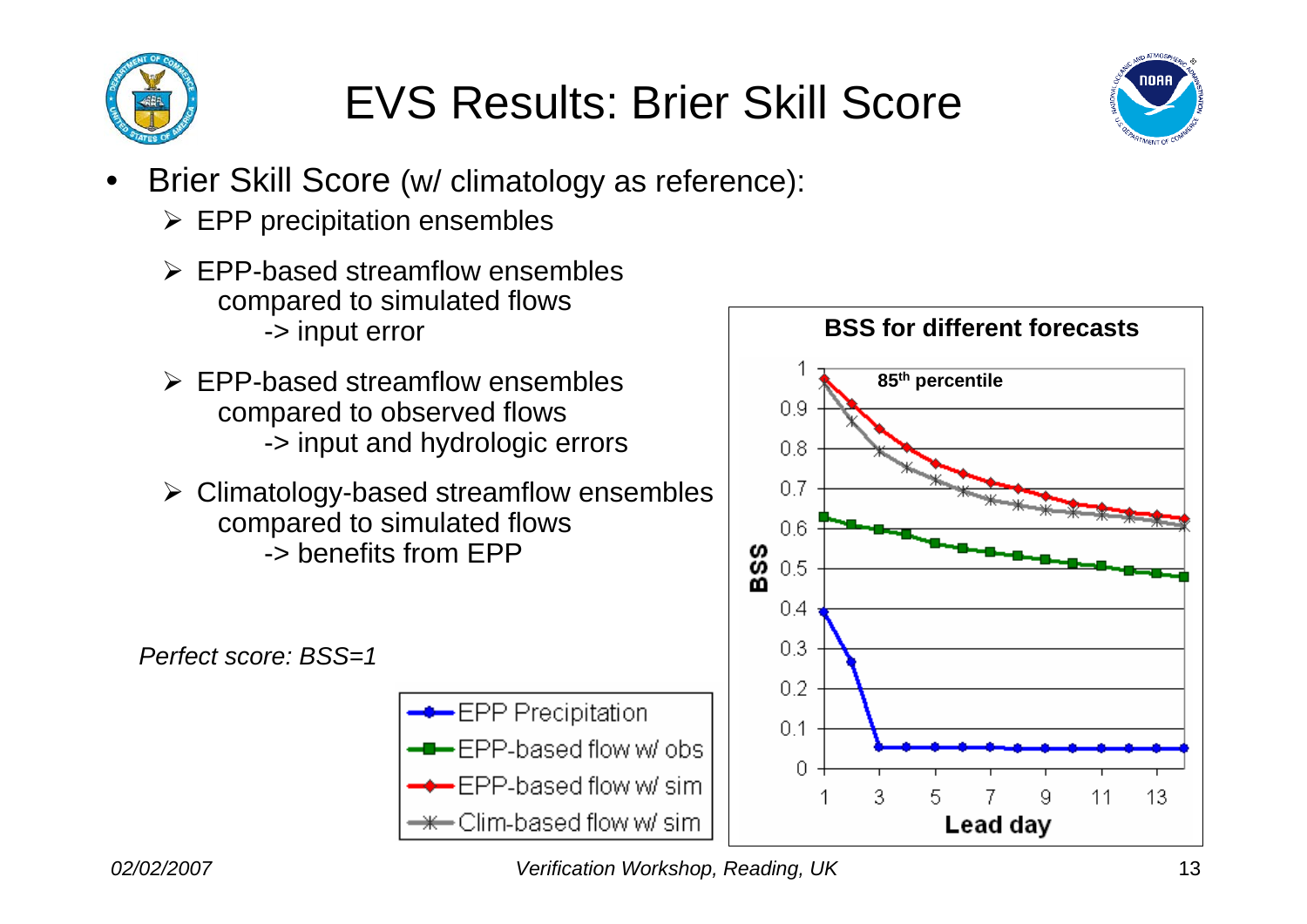

### EVS Results: Reliability Diagram



#### **Reliability Diagram**

(agreement between forecast probability and mean observed frequency)

*Histogram for day 1*

*Deviation from diagonal indicates conditional bias*

verification with simulated flows to assess:

- impact of input error

- benefits of using Ensemble Pre-Processor

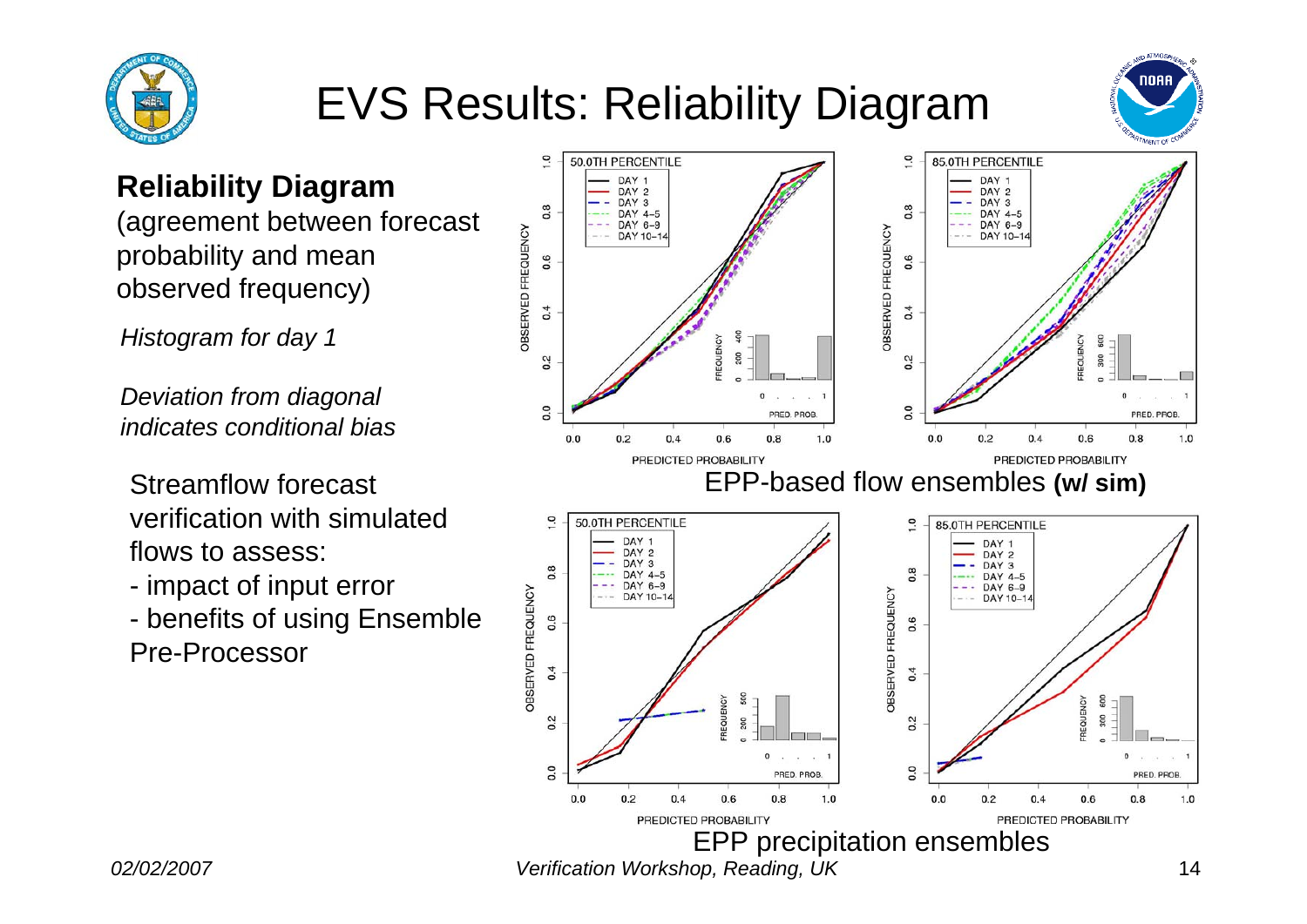

### EVS Results: ROC



#### **Relative Operating Characteristic** (discrimination)

(with 10 probability thresholds)

*Perfect scores: HR = 1 and FAR = 0*

*Diagonal: no skill* 

- verification with simulated flows to assess:
- impact of input error
- benefits of using Ensemble Pre-Processor

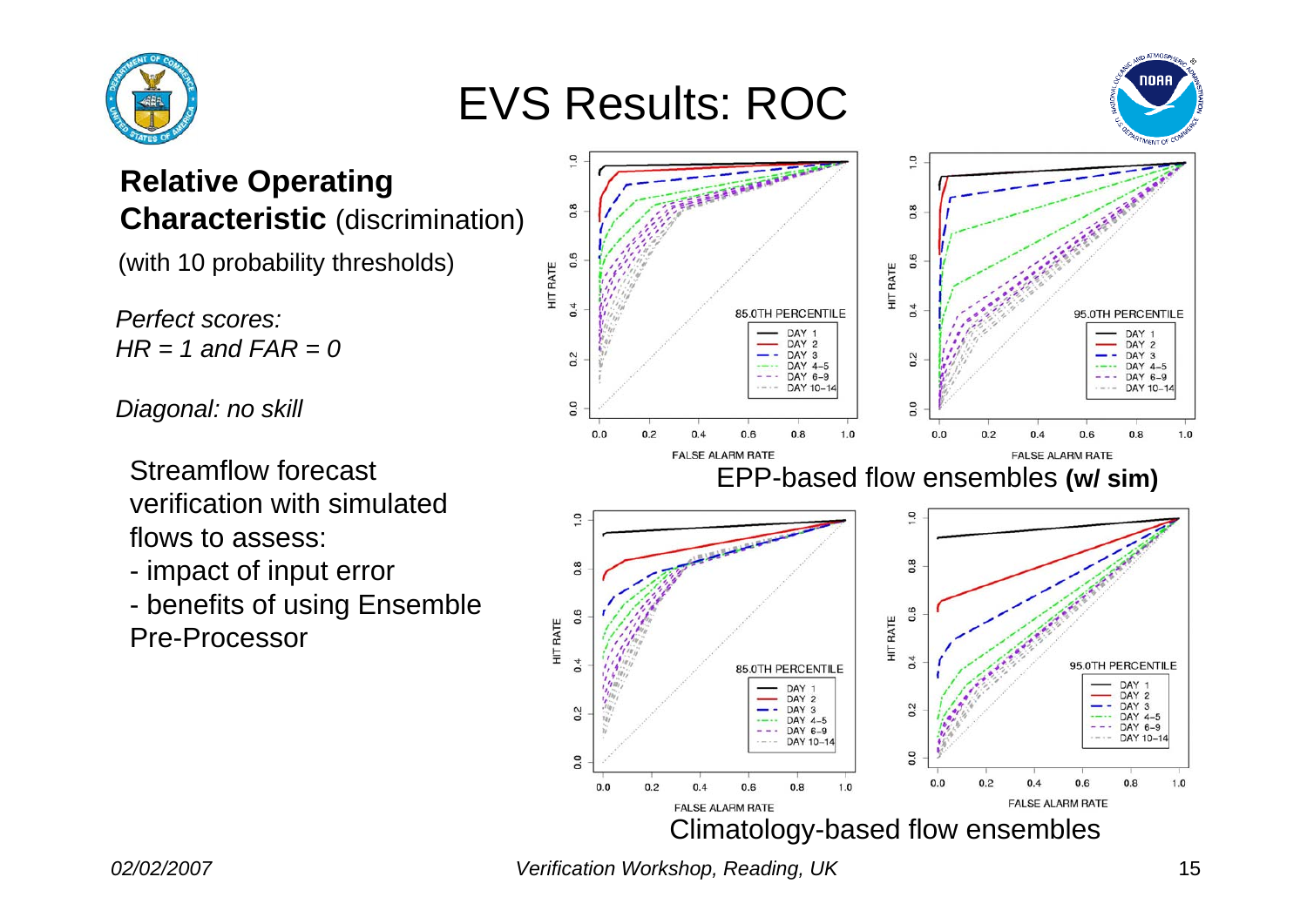

### EVS: New Verification Graphics



#### **Modified box-and-whisker plot**: marginal distribution of



*02/02/2007 Verification Workshop, Reading, UK* 16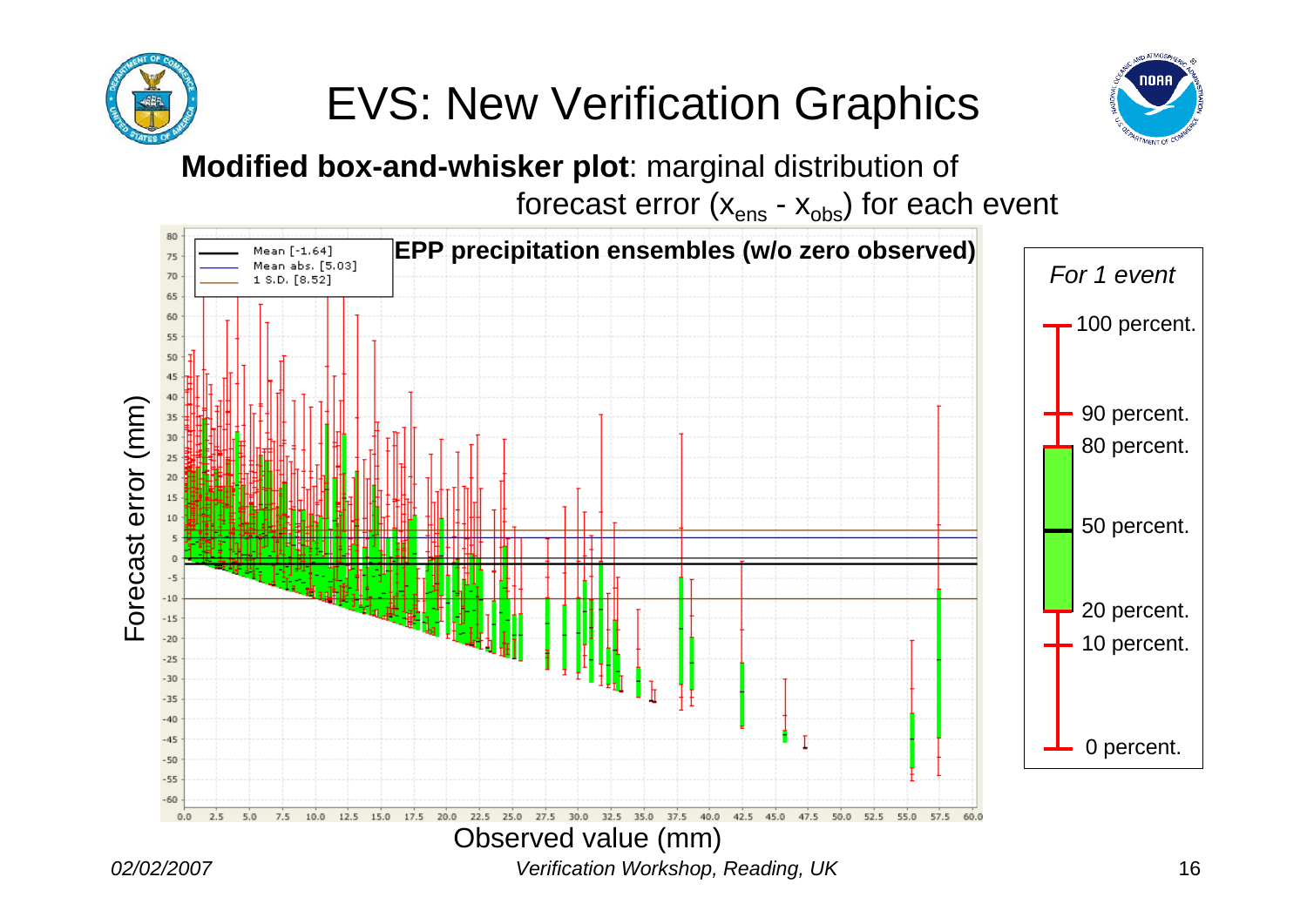

### EVS: New Verification Measures



**Cumulative Talagrand Plot**: probability that observation falls in error window around median of probabilistic forecast



Error window (+/- %)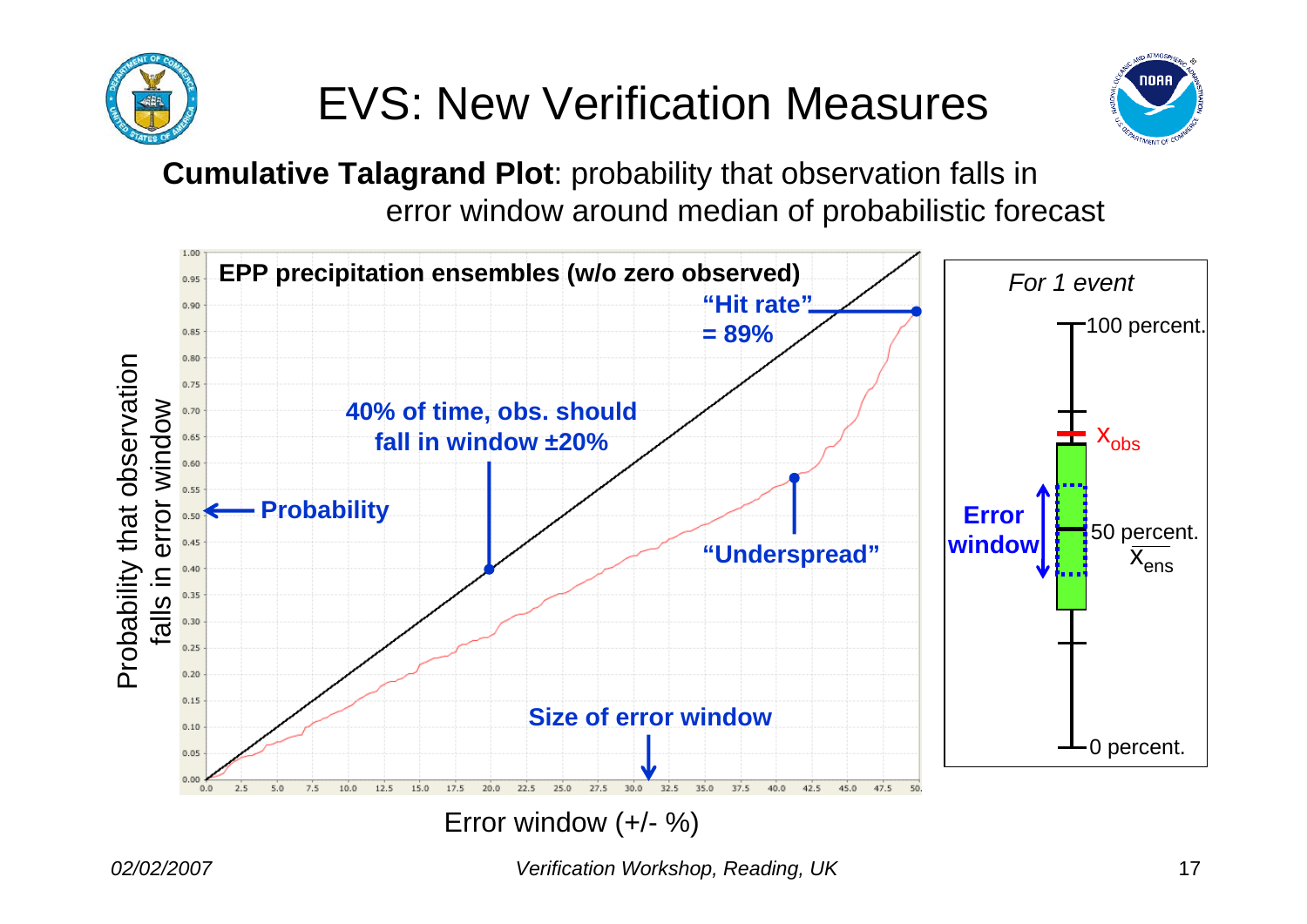

### EVS: New Verification Measures



**Average Capture Rate Plot**: probability that ensemble members fall in error window around observation, averaged over time (mean of Wilson (1999) score)

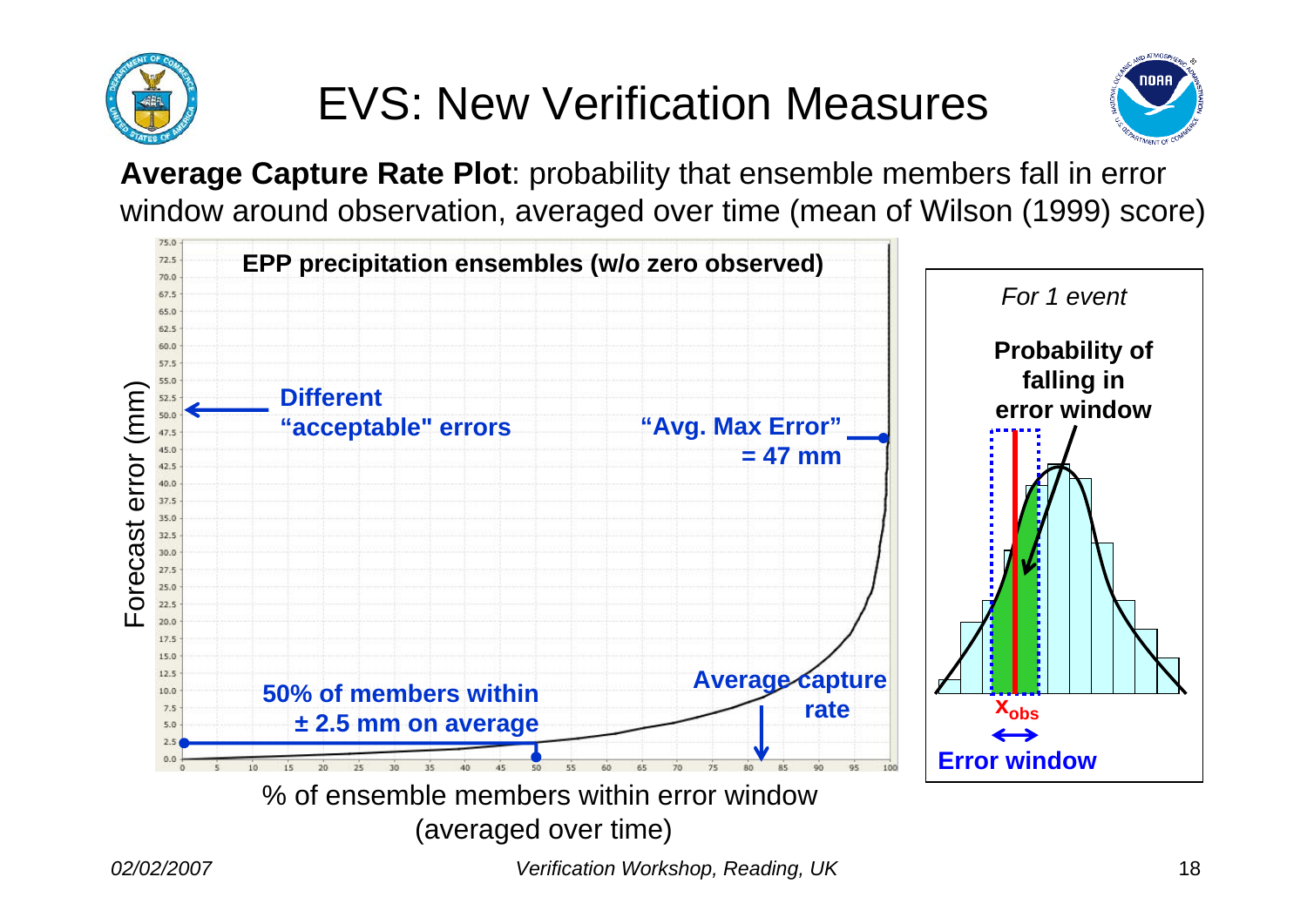

### Closing Remarks



- • Hydrologic ensemble verification is relatively new
	- $\triangleright$  Develop new or adapt existing verification metrics that are easily understandable and informative for decision making
- • Hydrologic forecasts are subject to many different sources of uncertainty (forcing inputs, initial conditions, models, etc.)
	- ¾ Identify and quantify uncertainties at every step of forecasting system (with hindcasting capabilities)
- • Closer interdisciplinary collaborations (e.g. HEPEX) will help maximize the utility of weather and climate forecasts in hydrology and water resources applications
	- ¾ Communicate both meteorological and hydrologic uncertainties to the users for better decisions